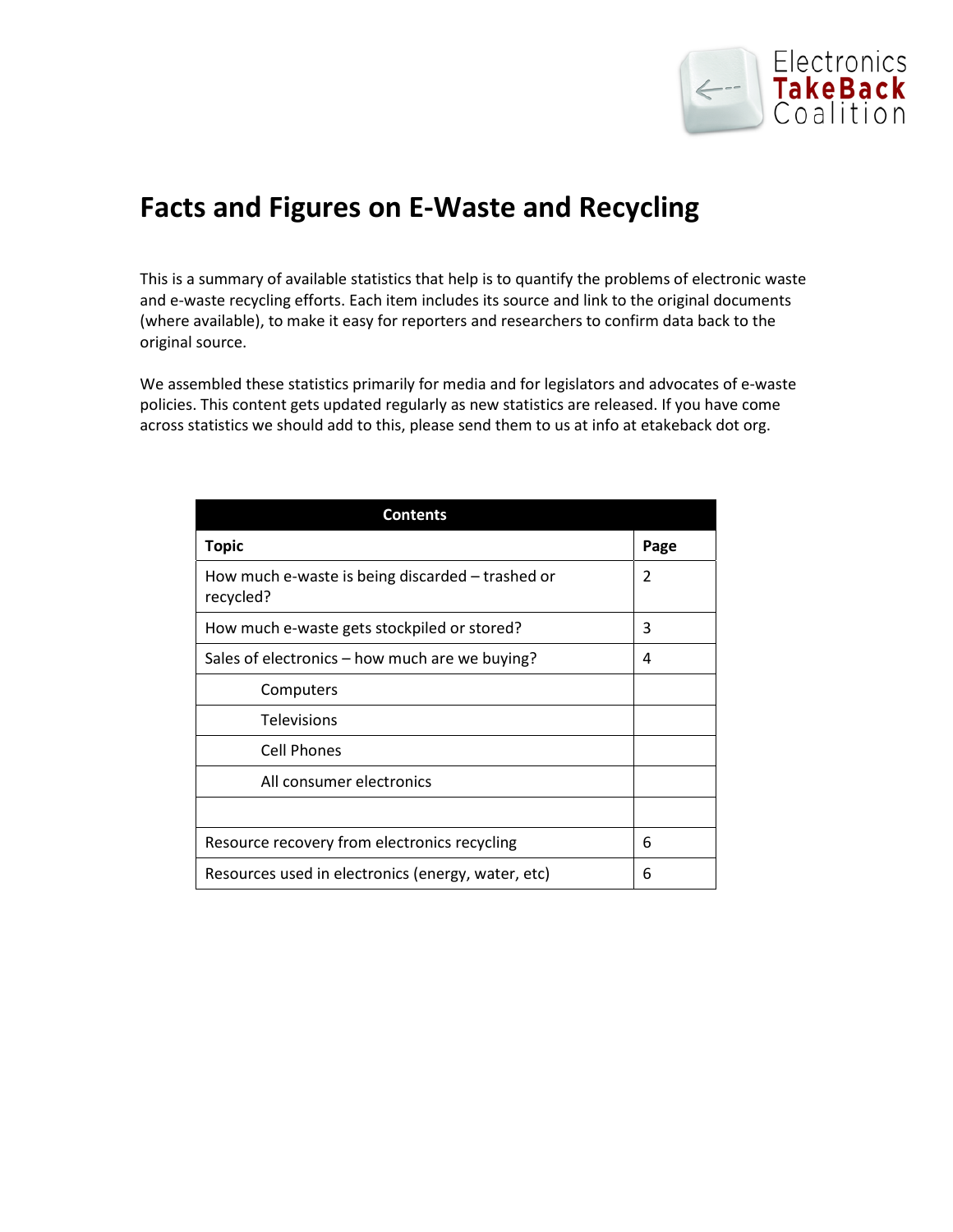### **How Much E-waste Do We Generate?**

Whether trashed or recycled, what are we getting rid of each year in the U.S.? (See next section for what we stockpile.)

| <b>E-Waste by the Ton in 2010 - Was it Trashed or Recycled</b> (According to the EPA) |                     |                |              |                       |
|---------------------------------------------------------------------------------------|---------------------|----------------|--------------|-----------------------|
| <b>Products</b>                                                                       | Total<br>disposed** | <b>Trashed</b> | Recycled     | <b>Recycling Rate</b> |
|                                                                                       | tons                | tons           | tons         | %                     |
| Computers                                                                             | 423,000             | 255,000        | 168,000      | 40%                   |
| <b>Monitors</b>                                                                       | 595,000             | 401,000        | 194,000      | 33%                   |
| Hard copy devices                                                                     | 290,000             | 193,000        | 97,000       | 33%                   |
| Keyboards and Mice                                                                    | 67,800              | 61,400         | 6,460        | 10%                   |
| <b>Televisions</b>                                                                    | 1,040               | 864,000        | 181,000      | 17%                   |
| Mobile devices                                                                        | 19,500              | 17,200         | 2,240        | 11%                   |
| TV peripherals*                                                                       | Not included        | Not included   | Not included | Not included          |
| Total (in tons)                                                                       | 2,440,000           | 1,790,000      | 649,000      | 27%                   |

### **E-Waste by the UNIT in 2010 – Was it Trashed or Recycled**

(Same report as above, but reported in UNITs, not by TONS)

| <b>Products</b>    | Total<br>disposed** | <b>Trashed</b> | Recycled     | <b>Recycling Rate</b> |
|--------------------|---------------------|----------------|--------------|-----------------------|
|                    | Units               | Units          | Units        | %                     |
| Computers          | 51,900,000          | 31,300,000     | 20,600,000   | 40%                   |
| <b>Monitors</b>    | 35,800,000          | 24,100,000     | 11,700,000   | 33%                   |
| Hard copy devices  | 33,600,000          | 22,400,000     | 11,200,000   | 33%                   |
| Keyboards and Mice | 82,200,000          | 74,400,000     | 7,830,000    | 10%                   |
| <b>Televisions</b> | 28,500,000          | 23,600,000     | 4,940,000    | 17%                   |
| Mobile devices     | 152,000,000         | 135,000,000    | 17,400,000   | 11%                   |
| TV peripherals*    | Not included        | Not included   | Not included | Not included          |
| Total (in units_   | 384,000,000         | 310,000,000    | 73,700,000   | 19%                   |

What's included here?

Computer products include CPUs, desktops and portables.

Hard copy devices are printers, digital copiers, scanners, multi-functions and faxes.

Mobile devices are cell phones, personal digital assistants (PDAs), smartphones, and pagers

\*Study did not include a large category of e-waste: TV peripherals, such as VCRs, DVD players, DVRs, cable/satellite receivers, converter boxes, game consoles.

\*\*"Disposed" means going into trash or recycling. These totals don't include products that are no longer used, but which are still stored in homes and offices.

Source: EPA<sup>[1](#page-1-0)</sup>

<span id="page-1-0"></span><sup>1</sup> "Electronics Waste Management in the United States Through 2009," U.S. EPA, May 2011, EPA 530-R-11-002 <http://www.epa.gov/wastes/conserve/materials/ecycling/docs/fullbaselinereport2011.pdf>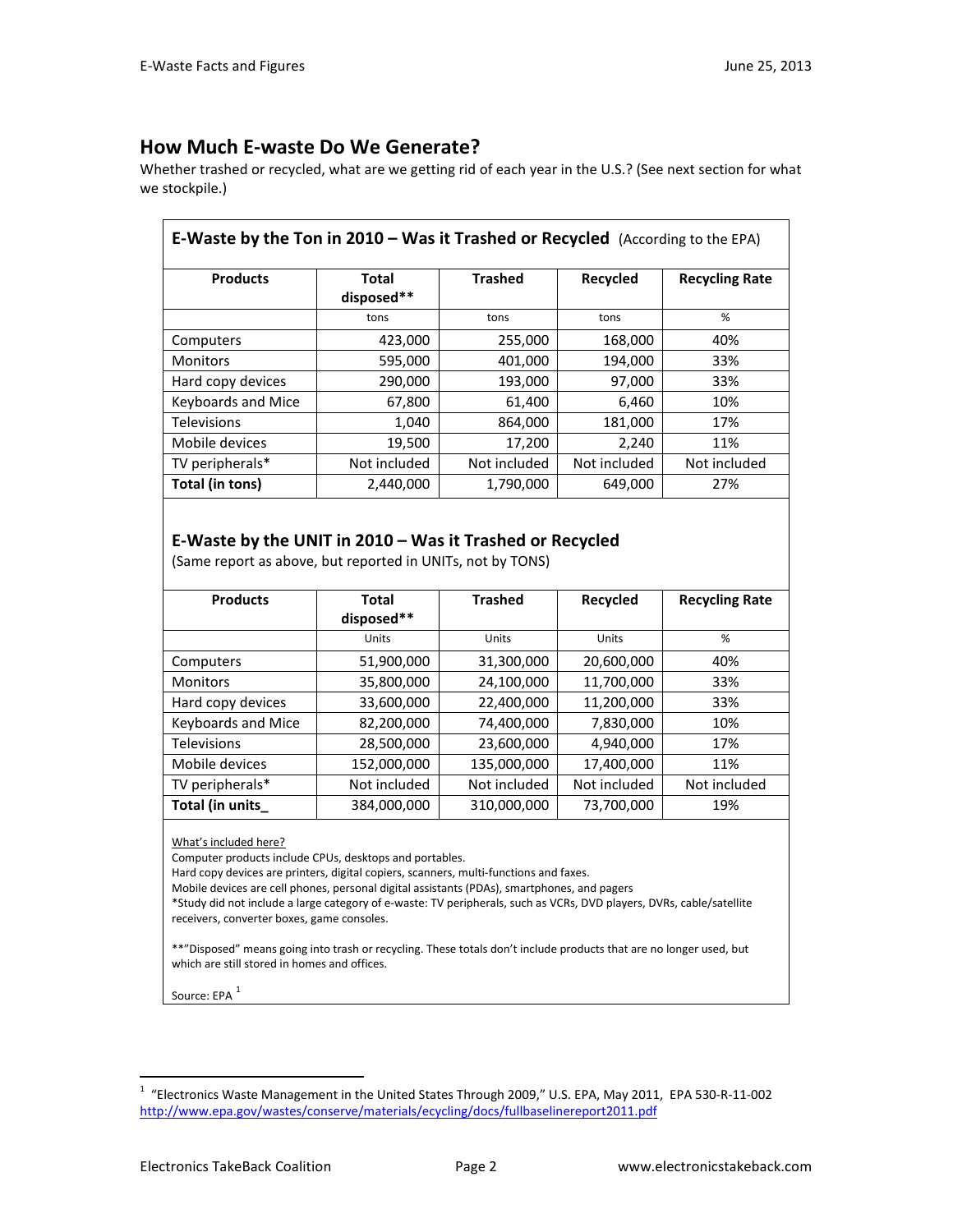#### **How much e-waste do we generate?** Continued

| The EPA's most recent e-waste report (summarized in the table<br>on the previous page) shows that we got rid of (we trashed or<br>recycled) 142,000 computers and over 416,000 mobile devices<br><b>EVERY DAY!!</b>                                                                                                                                    |
|--------------------------------------------------------------------------------------------------------------------------------------------------------------------------------------------------------------------------------------------------------------------------------------------------------------------------------------------------------|
| In 2011, we generated 3.41 million tons of e-waste in the U.S.<br>Of this amount, only 850,000 tons or 24.9 % was recycled,<br>according to the EPA (up from 19.6 in 2010). The rest was<br>trashed - in landfills or incinerators.                                                                                                                    |
| These EPA numbers are for "selected consumer electronics"<br>which include products such as TVs, VCRs, DVD players, video<br>cameras, stereo systems, telephones, and computer<br>equipment." <sup>2</sup> Also see Figure 1, below.                                                                                                                   |
| "Some 20 to 50 million metric tonnes of e-waste are generated<br>worldwide every year, comprising more than 5% of all municipal<br>solid waste. When the millions of computers purchased around<br>the world every year (183 million in 2004) become obsolete they<br>leave behind lead, cadmium, mercury and other hazardous<br>wastes." <sup>3</sup> |
| Release of iPad 5 greated surge of tablet trade ins<br>"Consumers are trading in their iPads and other tablets at an<br>"unprecedented rate" to buy the newest offerings from Apple,<br>Google and Microsoft, according to SellCell, an electronics trade-<br>in website."                                                                             |
|                                                                                                                                                                                                                                                                                                                                                        |



**Figure 1:** EPA data from ["Municipal Solid Waste in the United States, 2011 Facts and Figures,"](http://www.epa.gov/osw/nonhaz/municipal/pubs/MSWcharacterization_fnl_060713_2_rpt.pdf) May 2013;

<span id="page-2-0"></span> $2$  "Municipal Solid Waste in the United States: 2011 Facts and Figures," US EPA, May 2013, pages 67-72.

<span id="page-2-1"></span>http://www.epa.gov/osw/nonhaz/municipal/pubs/MSWcharacterization\_fnl\_060713\_2\_rpt.pdf<br><sup>3</sup> Press Release, "Basel Conference Addresses Electronic Wastes Challenge." November 27, 2006, United Nations Environment Programme (UNEP). Available at:

<http://www.unep.org/Documents.Multilingual/Default.asp?DocumentID=485&ArticleID=5431&l=en>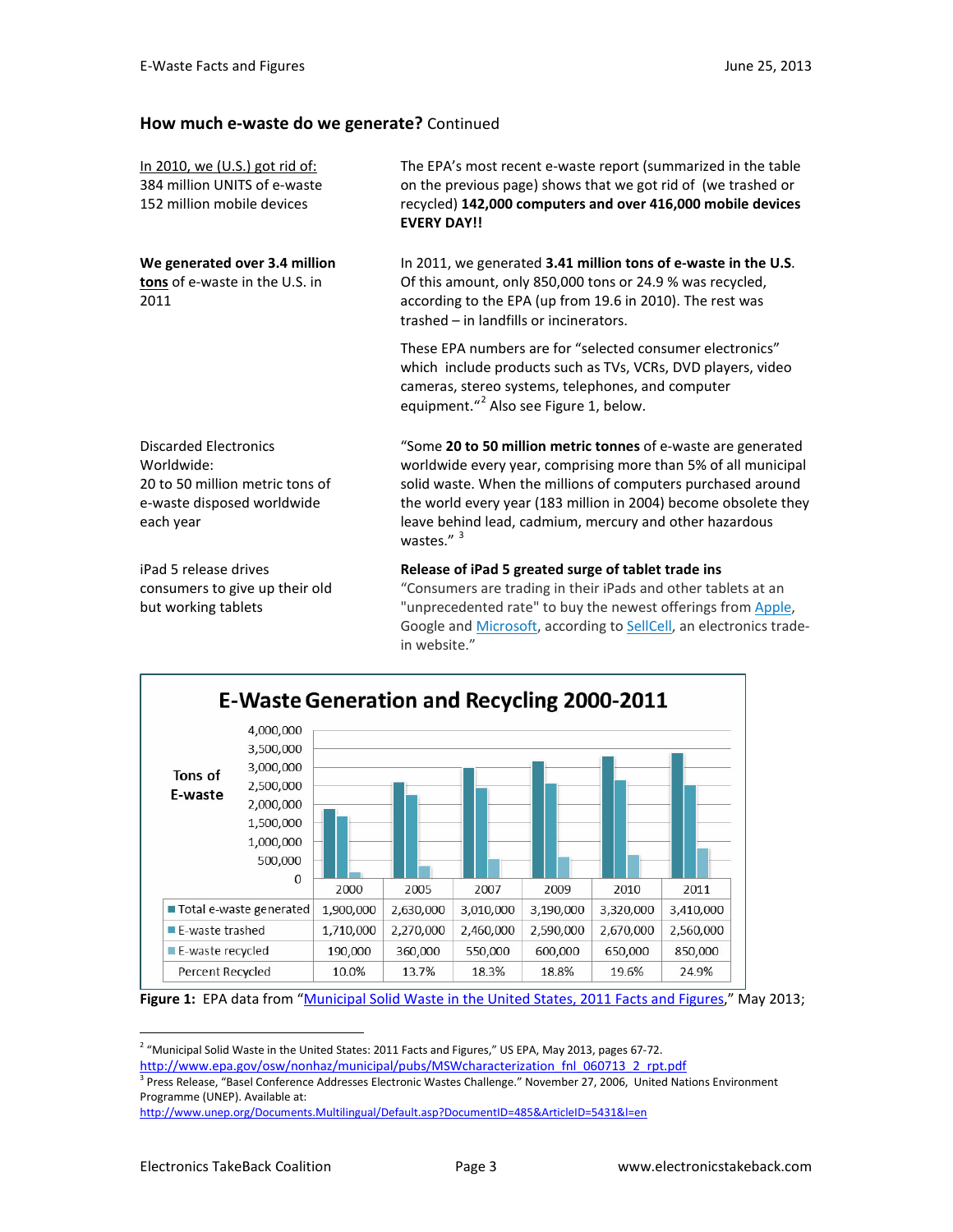### Sales in Electronics - How Much Electronics Are We Buying?

Note: Statistics on sales are expressed in terms of "units shipped" from the manufacturers into their various sales channels, unless otherwise noted.

|                           | <b>US Sales</b> |                        |                         | <b>Global Sales</b> |                     |                          |                                  |                     |                           |
|---------------------------|-----------------|------------------------|-------------------------|---------------------|---------------------|--------------------------|----------------------------------|---------------------|---------------------------|
|                           | What we         | What we                | What we                 | What we             | What we             | What we                  | What we                          | What we             | <b>Future</b>             |
|                           | bought in       | bought                 | bought in               | will buy in         | bought in           | bought in                | bought in                        | will buy in         | Year                      |
|                           | 2010            | in 2011                | 2012                    | 2013                | 2010                | 2011                     | 2012                             | 2013                | Projection                |
| <b>Computers</b>          |                 |                        |                         |                     |                     |                          |                                  |                     |                           |
| Computer                  | 71.7            | 68.7                   | 21.3 million            |                     | 350.9 million       | 352.8                    | 341 million                      | <b>Over 305</b>     | 271 million               |
| PCs:                      | million         | million                | laptops                 |                     | Gartner             | million                  | Gartner                          | million PCs         | <b>PCs in 2017</b>        |
| Desktop                   | total           | Gartner<br>Quarterlies | \$14.9 billion          |                     |                     | Gartner                  |                                  | in 2013             | Gartner                   |
| Laptop,                   |                 |                        | laptop sales            |                     |                     |                          |                                  | Gartner             | (Decline)                 |
| but not tablets           |                 |                        | <b>CEA</b>              |                     |                     |                          |                                  |                     |                           |
| <b>Tablets</b>            |                 | 54.8                   | 68.5 million            |                     | 19.5 million        | 72.7                     | 103.4 million<br>14.9 million e- | 240 million         | 467 million               |
| (incl                     |                 | million<br>projection  | tablets<br>\$29 billion |                     | Gartner             | million                  | readers                          | Display-            | by 2017<br>Gartner        |
| e-readers)                |                 | Gartner                | <b>CEA</b>              |                     |                     | <b>Displaysearc</b><br>h | Gartner                          | search<br>including |                           |
|                           |                 |                        |                         |                     |                     | 23.2 million             |                                  | iPads;              |                           |
|                           |                 |                        |                         |                     |                     | e-readers                |                                  | Gartner             |                           |
|                           |                 |                        |                         |                     |                     | <b>Source</b>            |                                  | says 201.8          |                           |
|                           |                 |                        |                         |                     |                     |                          |                                  | million             |                           |
| Ultrabooks,               |                 |                        |                         |                     |                     |                          | 9.8 million                      | 20.3 million        | 96 million<br>in 2017     |
| ultrathin PC              |                 |                        |                         |                     |                     |                          | Gartner                          | Gartner             | Gartner                   |
| tablets<br><b>Servers</b> |                 |                        |                         |                     | 8.9 million         | 9.5 million              |                                  |                     |                           |
|                           |                 |                        |                         |                     | Gartner             | Gartner                  |                                  |                     |                           |
| <b>Printers</b>           |                 |                        |                         |                     |                     |                          |                                  |                     |                           |
| Printers,                 | 27,9            |                        |                         |                     |                     |                          |                                  |                     |                           |
| Multi's, Digtl            | million         |                        |                         |                     |                     |                          |                                  |                     |                           |
| copiers                   | <b>IDC</b>      |                        |                         |                     |                     |                          |                                  |                     |                           |
| <b>Televisions</b>        |                 |                        |                         |                     |                     |                          |                                  |                     |                           |
| All                       | 34.1            | 39.9                   | 37.6 million            | 36.6 million        | 247 million         | 255 million              | 238.5 million                    |                     | 253.1                     |
| Televisions               | million         | million                | <b>TVs</b>              | <b>TVs</b>          | <b>Displaysearc</b> | <b>iSupply</b>           | <b>iSuppli</b>                   |                     | million by                |
|                           | EPA             | <b>TVs</b><br>iSuppli  | iSuppli                 | iSuppli             | h                   |                          |                                  |                     | 2015<br><b>iSuppli</b>    |
| "Smart" TVs               |                 |                        |                         |                     |                     |                          | 66 million                       |                     | 2015: 141                 |
| (connected)               |                 |                        |                         |                     |                     |                          | <b>iSuppli</b>                   |                     | million                   |
|                           |                 |                        |                         |                     |                     |                          |                                  |                     | <b>iSuppli</b>            |
| Streaming set             |                 |                        |                         |                     |                     | 90,000                   | 2 million                        | 4 million           | 9.6 million               |
| top devices               |                 |                        |                         |                     |                     | <b>iSuppli</b>           | <b>iSuppli</b>                   | <b>iSuppli</b>      | in 2015<br><b>iSuppli</b> |
| <b>Cell Phones</b>        |                 |                        |                         |                     |                     |                          |                                  |                     |                           |
| All cell                  | 235.6           |                        |                         |                     | 1.211 billion       | 1.59 billion             | 1.75 billion                     | 1.82 billion        | 1.9 billion               |
| phones                    | million         |                        |                         |                     | Gartner             | Gartner                  | Gartner                          | Gartner             | in 2014                   |
|                           | EPA             |                        |                         |                     |                     |                          |                                  |                     | Gartner                   |
| Smart                     | 65 million      | 95 million             | 108.8 mill              |                     | 304.7 million       | 491.4                    |                                  |                     | Over one                  |
| Phones                    | Gartner         | Gartner                | phones<br>\$33.7 bill   |                     | <b>IDC</b>          | million<br><b>IDC</b>    |                                  |                     | billion by<br>2015 IDC    |
|                           |                 |                        | <b>CEA</b>              |                     |                     |                          |                                  |                     |                           |
| iPhones                   |                 |                        | 190 million             |                     | 47 million          | 93 million               |                                  |                     |                           |
|                           |                 |                        |                         |                     | <b>iSuppli</b>      | <b>iSuppli</b>           |                                  |                     |                           |
| <b>ALL CE Sales</b>       |                 |                        |                         |                     |                     |                          |                                  |                     |                           |
|                           |                 |                        | Over \$206              | Over \$215.8        |                     |                          |                                  | 2.35 billion        |                           |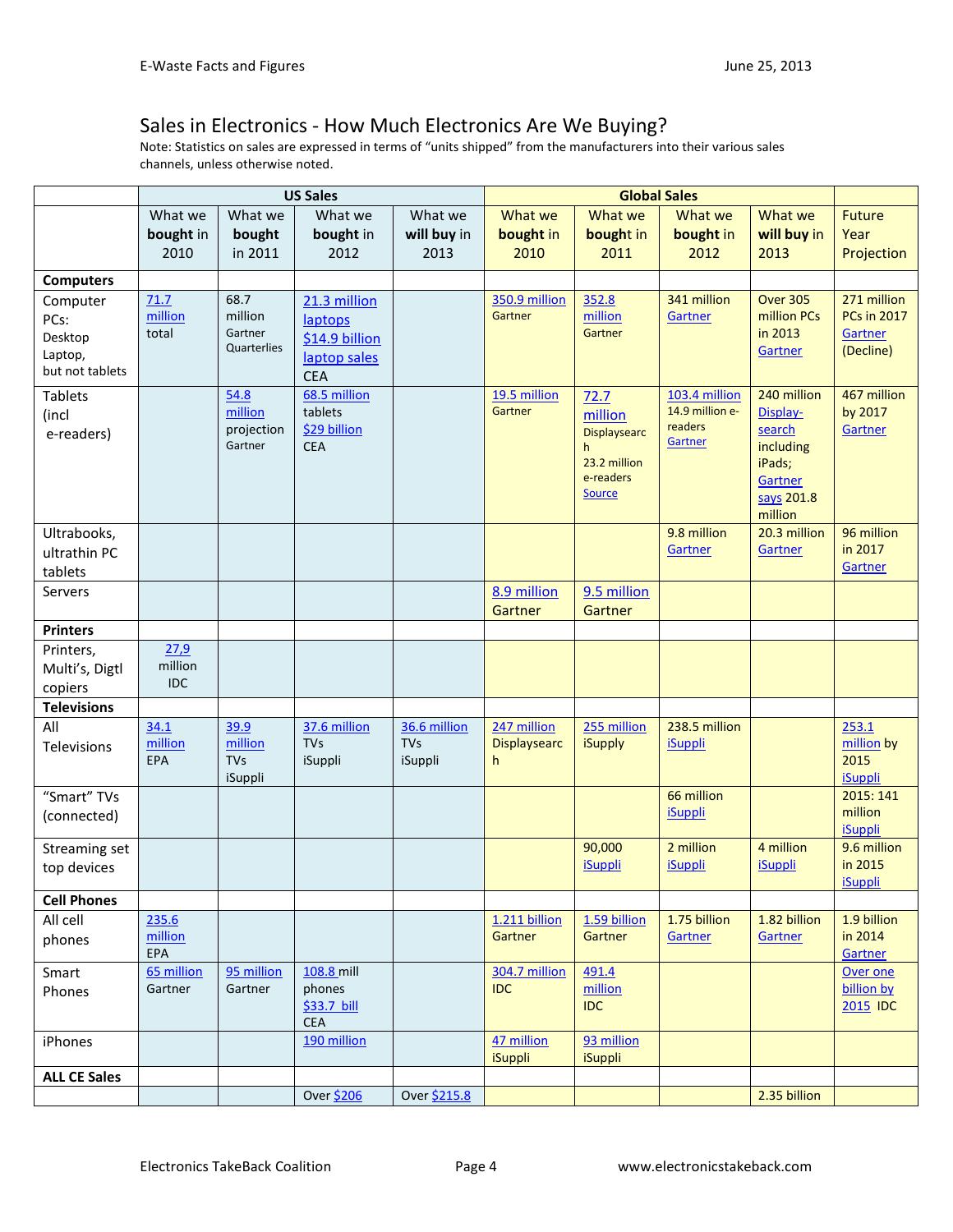#### Sources for E-Waste Statistics

CEA: Consumer Electronics Association, [www.ce.org](http://www.ce.org/) Gartner market research firm: [http://www.gartner.com](http://www.gartner.com/) IDC market research firm: [http://www.idc.com](http://www.idc.com/)

iSupply market research firm: [www.isupply.com](http://www.isupply.com/) Displaysearch, market research firm: [www.displaysearch.com](http://www.displaysearch.com/) EPA: US Environmental Protection Agency [www.epa.gov](http://www.epa.gov/)

# **Sales in Electronics - How Much Electronics Are Being Sold - Continued**

#### **Consumer Electronics Generally**

| Spending: \$1312 per household on<br>consumer electronics per year. | In 2012, the average U.S. household spent \$1,312 on consumer<br>electronics (CE) products a year, according to a study, by the<br>Consumer Electronics Association (CEA). <sup>4</sup> The average household<br>reports owning 24 discrete CE products. <sup>5</sup>                        |
|---------------------------------------------------------------------|----------------------------------------------------------------------------------------------------------------------------------------------------------------------------------------------------------------------------------------------------------------------------------------------|
| We will buy 1.6 billion electronics in<br>2011                      | Globally, we will buy 1.6 billion consumer electronics in 2011, up from<br>1.56 billion in 2010, according to market research firm iSupply. <sup>6</sup>                                                                                                                                     |
| In the U.S. we spent over \$206<br>billion on electronics in 2012.  | According to the Consumer Electronics Association (CEA) sales of<br>smartphones and tablet computers are expected to drive annual<br>consumer electronics sales to over \$206 billion in 2012 $-$ the first<br>time above the \$200 billion mark." <sup>7</sup>                              |
| <b>Television Sales</b>                                             |                                                                                                                                                                                                                                                                                              |
| Over 7.5 Million TVs will be<br>bought for the 2013<br>Superbowl.   | A survey by the National Retail Federation says we will buy over<br>7.5 million new TVs for the 2013 Superbowl. <sup>8</sup> This is up from 5.1<br>million new TVs to watch the 2012 Superbowl, 4.6 million in 2011,<br>3.6 million in 2010 <sup>9</sup> and 2.6 million in 2009. $10^{10}$ |
| Almost all US households have<br>at least 1 TV                      | 98% of US households have at least one TV, according to a 2013<br>study by CEA. <sup>11</sup>                                                                                                                                                                                                |

<span id="page-4-0"></span><sup>&</sup>lt;sup>4</sup> Consumer electronics Association Press Release April 22, 2013[: http://www.ce.org/News/News-Releases/Press-](http://www.ce.org/News/News-Releases/Press-Releases/2013-Press-Releases/Mobile-Devices-Lead-Electronics-Purchases,-Finds-C.aspx)[Releases/2013-Press-Releases/Mobile-Devices-Lead-Electronics-Purchases,-Finds-C.aspx](http://www.ce.org/News/News-Releases/Press-Releases/2013-Press-Releases/Mobile-Devices-Lead-Electronics-Purchases,-Finds-C.aspx) 5<br>
5 Consumer Electronics Association Press Release, May 23, 2011.

<span id="page-4-2"></span><span id="page-4-1"></span>http://www.ce.org/Press/CurrentNews/press\_release\_detail.asp?id=12100<br><sup>6</sup> iSupply Press Release, Jan 25,2011[, http://www.isuppli.com/Home-and-Consumer-](http://www.isuppli.com/Home-and-Consumer-Electronics/News/Pages/Consumer-Electronics-Market-Boosted-by-Connected-Home-Products-in-2011.aspx)

[Electronics/News/Pages/Consumer-Electronics-Market-Boosted-by-Connected-Home-Products-in-2011.aspx 7](http://www.isuppli.com/Home-and-Consumer-Electronics/News/Pages/Consumer-Electronics-Market-Boosted-by-Connected-Home-Products-in-2011.aspx) Consumer Electronics Association Press Release, July 24, 2012, "CE Industry Yearly Revenues Expected to Surpass

<span id="page-4-3"></span><sup>\$200</sup>B for First Time," [http://www.ce.org/News/News-Releases/Press-Releases/2012-Press-Releases/CE-Industry-](http://www.ce.org/News/News-Releases/Press-Releases/2012-Press-Releases/CE-Industry-Yearly-Revenues-Expected-to-Surpass-$2.aspx)

<span id="page-4-4"></span>[Yearly-Revenues-Expected-to-Surpass-\\$2.aspx](http://www.ce.org/News/News-Releases/Press-Releases/2012-Press-Releases/CE-Industry-Yearly-Revenues-Expected-to-Surpass-$2.aspx)<br><sup>8</sup> "TV Demand Up 39% Among Super Bowl Fans: Survey." This Week in Consumer Electronics, Jan 29, 2013: <http://www.twice.com/articletype/news/tv-demand-39-among-super-bowl-fans-survey/104848><br><sup>9</sup> "Super Bowl XLVI Set to Break Spending Records," Business News Daily, February 3, 2012,

<span id="page-4-5"></span>http://www.businessnewsdaily.com/1986-super-bowl-spending.html

<span id="page-4-6"></span><sup>&</sup>lt;sup>10</sup> "Super Bowl is spurring a blitz of TV sales for retailers," Indianapolis Star, quoting Consumer Electronics Association, Feb 4, 2010.<br>http://www.tmcnet.com/usubmit/2010/02/04/4606159.htm

<span id="page-4-7"></span><sup>11</sup> Consumer Electronics Association Press Release, April 22, 2013, "Mobile Devices Lead Electronics Purchases, Finds CEA's Annual Ownership Study," [http://www.ce.org/News/News-Releases/Press-](http://www.ce.org/News/News-Releases/Press-Releases/2013-Press-Releases/Mobile-Devices-Lead-Electronics-Purchases,-Finds-C.aspx)[Releases/2013-Press-Releases/Mobile-Devices-Lead-Electronics-Purchases,-Finds-C.aspx](http://www.ce.org/News/News-Releases/Press-Releases/2013-Press-Releases/Mobile-Devices-Lead-Electronics-Purchases,-Finds-C.aspx)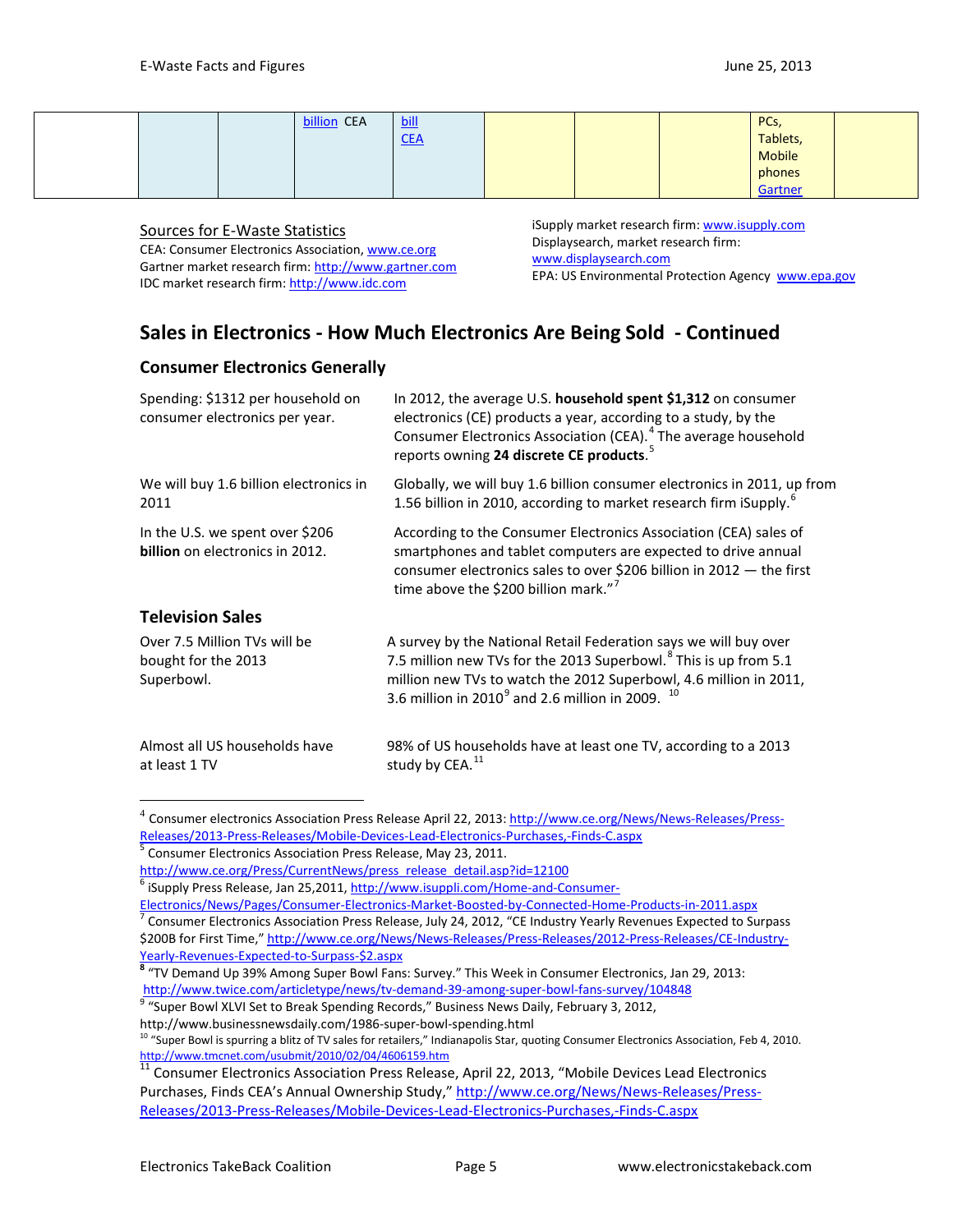#### **How Long Do Products Last?**

| TVs: $5 - 7$ years | New York Times: "In another bright spot for TV makers, consumers              |
|--------------------|-------------------------------------------------------------------------------|
| $PCs: 3 - 4$ vears | seem willing to upgrade their sets more frequently than they did in           |
|                    | the tube era, when it was not uncommon for them to use the                    |
|                    | same sets for a decade or more Analysts and TV makers now                     |
|                    | assume a five-to-seven-year replacement cycle for televisions." <sup>12</sup> |

# **Digital TV Conversion Statistics**

#### **Are we experiencing an E-Waste Tsunami?**

We believe a large numbers of TVs have been and continue to be disposed of in conjunction with the 2009 digital conversion, including the increase in HDTV programming now available. Consumers still have a lot of TVs in storage (not used, ready for disposal). Now that we have passed the digital conversion deadline, any expectations of someday reusing or donating these analog TVs will disappear, since few people want analog, tube TVs. Here are some statistics.

| The EPA estimates that in 2007, we got rid of 26.9 million TVs $-$<br>either by trashing or recycling them. $^{13}$ That's equivalent to<br>910,600 tons.                                                                                                                                                                                                                                                                           |
|-------------------------------------------------------------------------------------------------------------------------------------------------------------------------------------------------------------------------------------------------------------------------------------------------------------------------------------------------------------------------------------------------------------------------------------|
| The EPA estimates that by the end of 2007, there were over 99<br>million TVs stockpiled or stored in the US. <sup>14</sup>                                                                                                                                                                                                                                                                                                          |
| According to the federal Government Accountability Office, 15% of<br>households rely solely on over the air TV signal – the signal that<br>will be unavailable if you don't have a digital TV or converter box.<br>Another 21% of households have at least one TV that receives over<br>the air signal. <sup>15</sup> With about 110 million households in the US, that<br>means that approximately 40 million TVs may be affected. |
| There is no good data available for this question. We estimate tens<br>of millions, but have no exact number.                                                                                                                                                                                                                                                                                                                       |
|                                                                                                                                                                                                                                                                                                                                                                                                                                     |

### **Resource Recovery from Recycling Electronics**

| Recycling 1 million cell phones         | According to the EPA, "Experts estimate that recycling 1 million                             |
|-----------------------------------------|----------------------------------------------------------------------------------------------|
| can recover:                            | cell phones can recover about 24 kg (50 lb) of gold, 250 kg (550 lb)                         |
| - 50 lbs of gold<br>- 550 lbs of silver | of silver, 9 kg (20 lb) of palladium, and more than 9,000 kg (20,000<br>lb) of copper." $16$ |

<span id="page-5-0"></span><sup>&</sup>lt;sup>12</sup> "A Bonanza in TV Sales Fades Away." New York Times, Jan 5, 2011.<br>http://www.nytimes.com/2011/01/06/technology/06sets.html? r=1&ref=technology

<span id="page-5-1"></span> $\frac{13}{13}$  "Electronic Waste Management in the United States, Approach 1" Table 3.1 EPA530-R-08-009 US Environmental Protection Agency, July 2008[. http://www.epa.gov/osw/conserve/materials/ecycling/docs/app-1.pdf](http://www.epa.gov/osw/conserve/materials/ecycling/docs/app-1.pdf)<br><sup>14</sup> IBID. Page 25.<br><sup>15</sup> Digital Television Transition. Testimony before the House Subcommittee on Telecommunications and the

<span id="page-5-3"></span><span id="page-5-2"></span>June 10, 2008. Mark Goldstein, Government Accountability Office (GAO). P11<br>http://www.gao.gov/new.items/d08881t.pdf

<span id="page-5-4"></span> $\frac{16}{16}$  EPA Website:<http://www.step-initiative.org/news.php?id=0000000163> Accessed February 9, 2012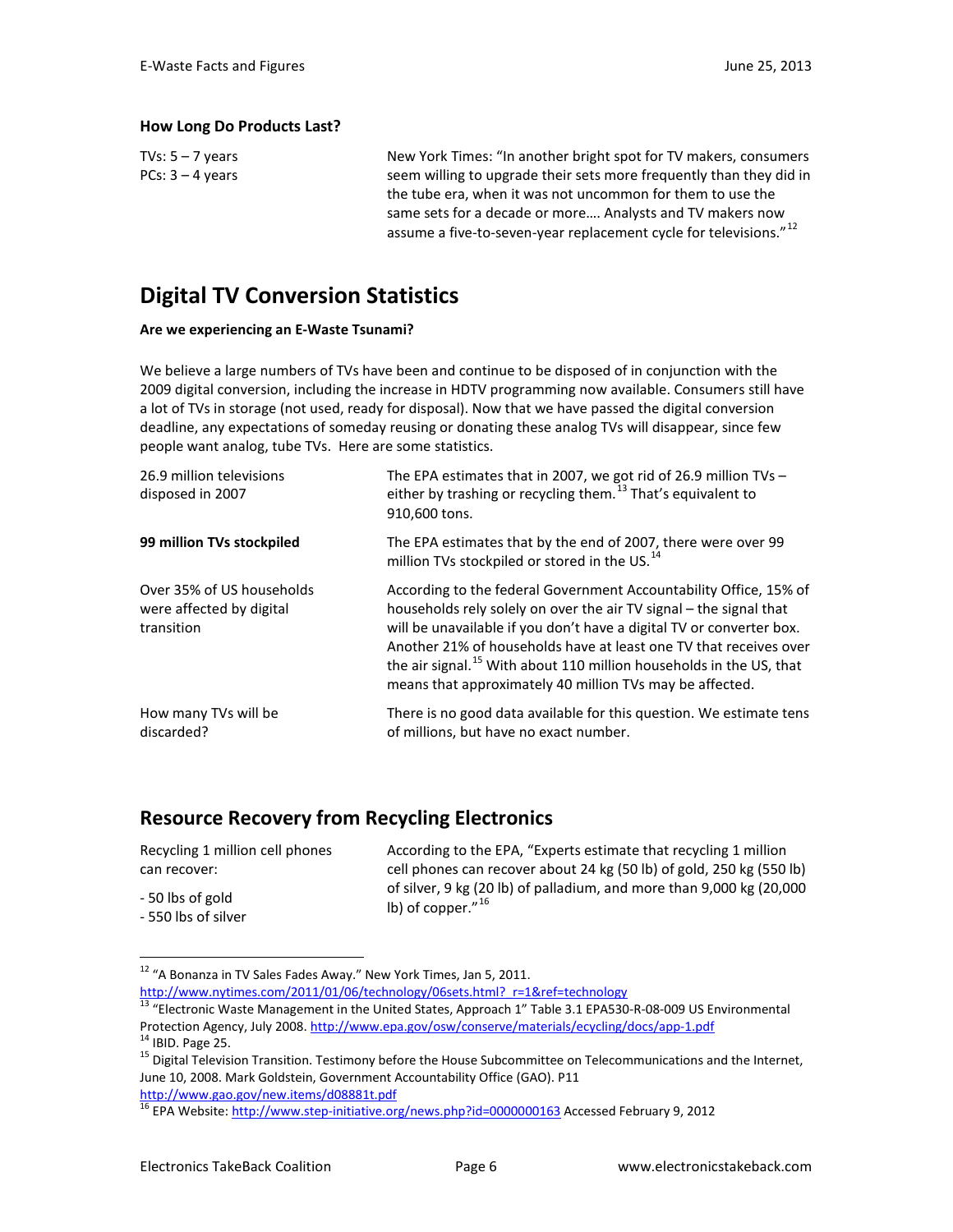- 20 lbs of palladium

- 20,000 lbs of copper

Gold recovery from e-waste recycling

"One metric ton (t) of electronic scrap from personal computers (PC's) contains more gold than that recovered from 17 t of gold ore. In 1998, the amount of gold recovered from electronic scrap in the United States was equivalent to that recovered from more than 2 million metric tons (Mt) of gold ore and waste.<sup>[17](#page-6-0)</sup>

## **Resources Used in Electronics Manufacturing**

| To manufacture one computer<br>and monitor, it takes 530<br>pounds of fossil fuels, 48<br>pounds of chemicals, and 1.5<br>tons of water. | "Finally, the production of electric and electronic devices is a very<br>resource-intensive activity. The environmental burden due to the<br>production of electrical and electronic products ("ecological<br>baggage") exceeds by far the one due to the production of other<br>household materials. A UN study found that the manufacturing of<br>a computer and its screen takes at least 240 kg (530 pounds) of<br>fossil fuels, 22 kg (48 pounds) of chemicals and 1.5 tonnes of water<br>- more than the weight of a rhinoceros or a car (Kuehr and<br>Williams, 2003)." <sup>18</sup> |
|------------------------------------------------------------------------------------------------------------------------------------------|----------------------------------------------------------------------------------------------------------------------------------------------------------------------------------------------------------------------------------------------------------------------------------------------------------------------------------------------------------------------------------------------------------------------------------------------------------------------------------------------------------------------------------------------------------------------------------------------|
| 81% of a desktop computer's                                                                                                              | <b>Energy Use</b>                                                                                                                                                                                                                                                                                                                                                                                                                                                                                                                                                                            |
| energy use is in MAKING the<br>computer, not using it                                                                                    | When you add up the energy usage during the whole lifecycle of a<br>computer with a 17 inch monitor, you find most is used during<br>manufacturing, not using the computer:                                                                                                                                                                                                                                                                                                                                                                                                                  |
|                                                                                                                                          | "In contrast with many home appliances, life cycle energy use of a<br>computer is dominated by production (81%) as opposed to<br>operation (19%)." <sup>19</sup>                                                                                                                                                                                                                                                                                                                                                                                                                             |
| A ton of used cell phones (6000                                                                                                          | Precious metals in cell phones                                                                                                                                                                                                                                                                                                                                                                                                                                                                                                                                                               |
| phones) yields \$15,000 in<br>precious metals.                                                                                           | "A ton of used mobile phones, for example - or approximately<br>6,000 handsets (a tiny fraction of today's 1 billion annual<br>production) -- contains about 3.5 kilograms of silver, 340 grams of<br>gold, 140 grams of palladium, and 130 kg of copper, according to<br>StEP. The average mobile phone battery contains another 3.5<br>grams of copper. Combined value: over US \$15,000 at today's<br>prices."20                                                                                                                                                                          |
| Recycling metals from e-waste                                                                                                            | Recycling aluminum uses saves 90% of energy of mining new                                                                                                                                                                                                                                                                                                                                                                                                                                                                                                                                    |

<span id="page-6-1"></span><span id="page-6-0"></span><sup>&</sup>lt;sup>17</sup> USGS Fact Sheet FS-060-01 July 2001. http://pubs.usgs.gov/fs/fs060-01/<br><sup>18</sup> "E-waste, the hidden side of IT equipment's manufacturing and use," Environment Alert Bulletin, United Nations Environment Programme, January 2005. Available at: [http://www.grid.unep.ch/product/publication/download/ew\\_ewaste.en.pdf](http://www.grid.unep.ch/product/publication/download/ew_ewaste.en.pdf) Quote references a compilation called, "Computers and the Environment. Understanding and managing their impact."

Eric Williams and Ruediger Kuehr, Editors, United Nations University, October 2003.

<span id="page-6-2"></span><sup>&</sup>lt;sup>19</sup> Energy intensity of computer manufacturing: hybrid assessment combining process and economic input-output

<span id="page-6-3"></span>methods, Eric Williams United Nations University, *Environmental Science & Technolog*y 38(22), 6166 - 6174 (2004).  $^{20}$  United Nations University (2009, September 17). Set World Standards For Electronics Recycling, Reuse To Curb Ewaste Exports To Developing Countries, Experts Urge. *ScienceDaily*. Retrieved September 21, 2009, from http://www.sciencedaily.com /releases/2009/09/090915140919.htm